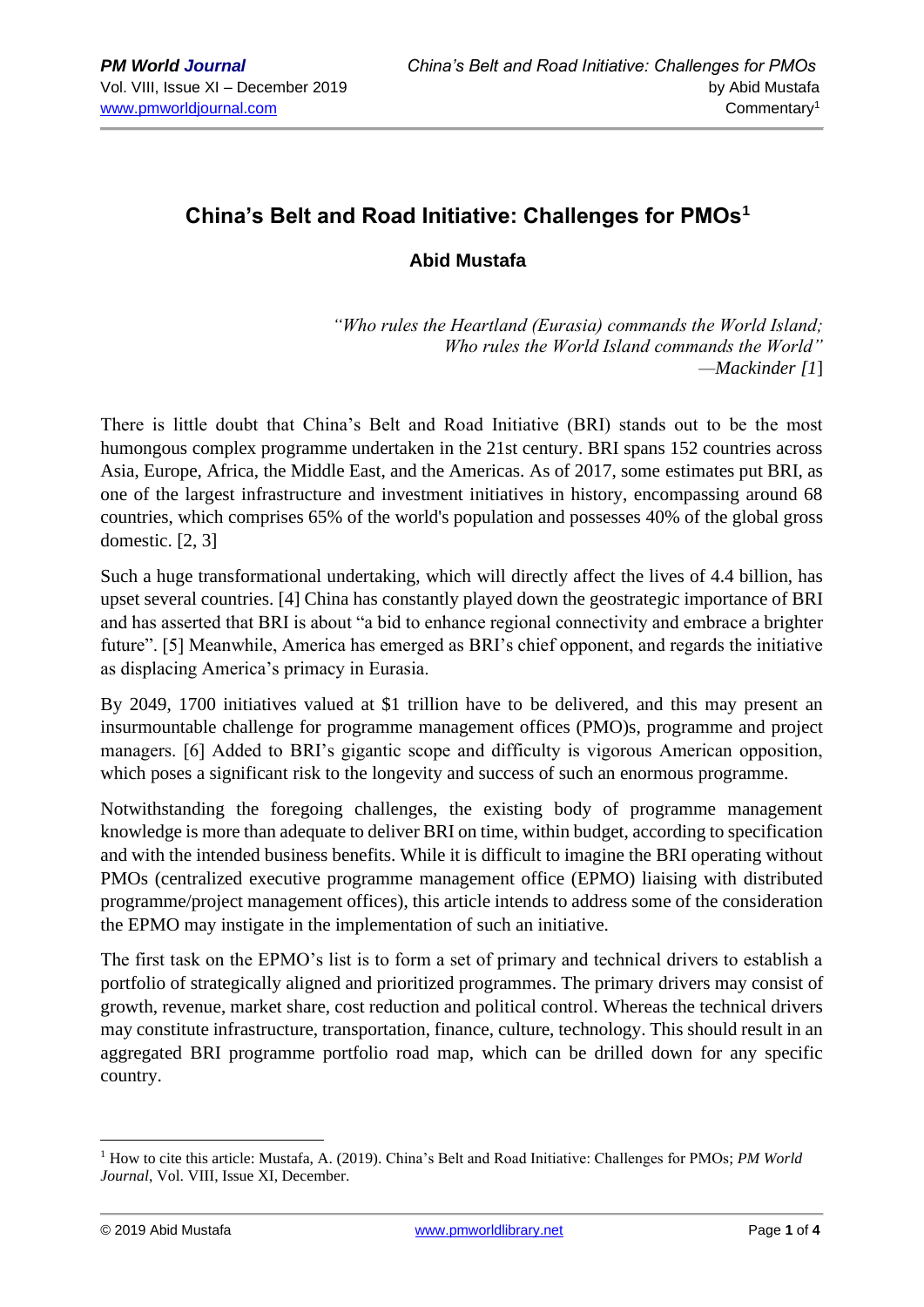The next task is for the EPMO to group programmes and assign appropriate organograms to deliver these initiatives. The EPMO has to ensure there is a single programme methodology with associated policies and procedures that underpins all of BRI's programmes. This standardization will facilitate centralized governance and provide the EPMO with the right level of detail to assist executives in constructing a master plan that is pertinent for the successful delivery of business outcomes and benefits.

Besides planning, the most daunting task faced by the EPMO is identifying and tracking RAID, and vendor management issues. The latter is somewhat less complex and arduous, as Chinese companies and labor tend to design, build, operate and transfer (DBO/T) initiatives to indigenous countries. For instance, Gwadar port in Pakistan is built and managed by China and the operating lease runs for a period of 43 years. [7]

The management of RAID will require an army of people. However, this can be offset by intelligent automation spearheaded by AI. For instance, AI can recommend suitable risks for given programmes to determine the magnitude of the impact and notify decision makers about the likelihood of the risk occurrence.

By far the most pressing and challenging of all activities for the EPMO is to manage political risks and issues. These can take a variety of shapes and forms. Pakistani public opposition against CPEC (China-Pak Economic Corridor) threatens to derail BRI in the country. [8] Then there is America's trade war against China and active lobbying by Washington and Brussels for countries not to sign up to BRI. [9,10]

The political challenges are extremely fluid and requires EPMO staff that is well versed in technical domains areas such as aviation, transportation, finance, 5G etc., but also well acquainted with international politics and indigenous cultures.

In sum, BRI is extremely disruptive and difficult to manage. It is transformative in the countries where it is implemented—completely changing the lives of the people. Elsewhere its adversaries actively seek to undermine it. Mackinder's was right to point out "who rules the Eurasia commands the world".

## **References**

1] IndraStra (2016). *"Heartland Theory" of Mackinder & its Relevancy in Central Asia Geopolitics*. [online] IndraStra. [https://www.indrastra.com/2016/06/PAPER-Heartland-Theory](https://www.indrastra.com/2016/06/PAPER-Heartland-Theory-of-Mackinder-Relevancy-in-Central-Asia-Geopolitics-002-06-2016-0043.html)[of-Mackinder-Relevancy-in-Central-Asia-Geopolitics-002-06-2016-0043.html](https://www.indrastra.com/2016/06/PAPER-Heartland-Theory-of-Mackinder-Relevancy-in-Central-Asia-Geopolitics-002-06-2016-0043.html) [Accessed 30 Jun. 2019].

[2] Time (2019). *China Says It's Building the New Silk Road. Here Are Five Things to Know Ahead of a Key Summit*. [online] Time. [https://time.com/4776845/china-xi-jinping-belt-road](https://time.com/4776845/china-xi-jinping-belt-road-initiative-obor/)[initiative-obor/](https://time.com/4776845/china-xi-jinping-belt-road-initiative-obor/) [Accessed 30 Jun. 2019].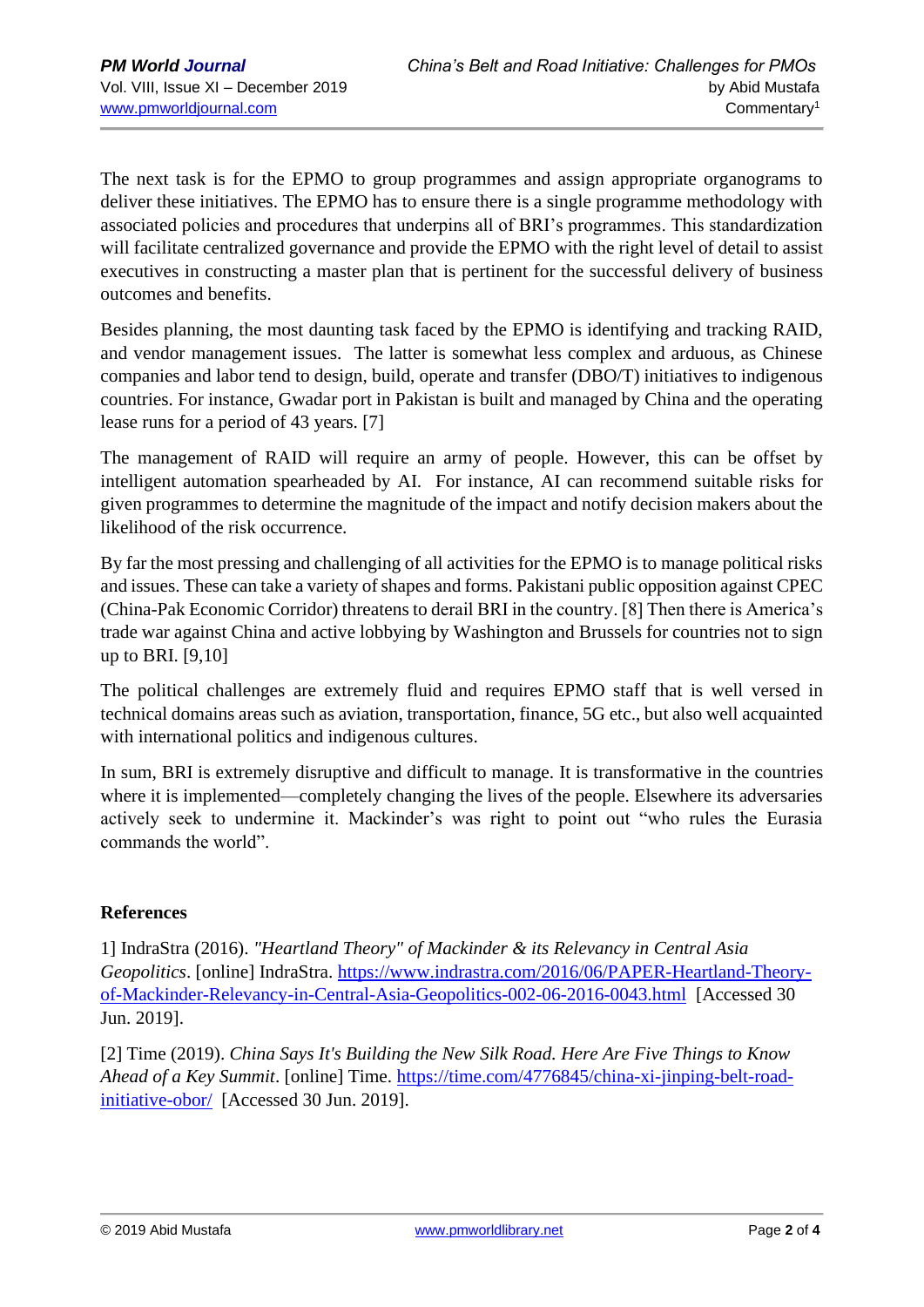[3] CNN (2019). *Just what is this One Belt, One Road thing anyway?*. [online] CNN. <https://edition.cnn.com/2017/05/11/asia/china-one-belt-one-road-explainer/index.html> [Accessed 30 Jun. 2019].

[4] Pr.com (2019). *CrowdReviews Partnered with Strategic Marketing & Exhibitions to Announce: One Belt, One Road Forum*. [online] Pr.com. [https://www.pr.com/press](https://www.pr.com/press-release/780645)[release/780645](https://www.pr.com/press-release/780645) [Accessed 30 Jun. 2019].

[5] THE STATE COUNCIL THE PEOPLE'S REPUBLIC OF CHINA (2015). *China unveils action plan on Belt and Road Initiative* [online] THE STATE COUNCIL THE PEOPLE'S REPUBLIC OF CHINA.

[http://english.gov.cn/news/top\\_news/2015/03/28/content\\_281475079055789.htm](http://english.gov.cn/news/top_news/2015/03/28/content_281475079055789.htm) [Accessed 30 Jun. 2019].

[6] ibid., 3

[7] South China Morning Post (2017). Five Biggest Chinese Investments in the Pakistan arm of the Belt and Road. [online] South China Morning Post.

[https://www.scmp.com/news/china/diplomacy-defence/article/2120990/behind-five-biggest](https://www.scmp.com/news/china/diplomacy-defence/article/2120990/behind-five-biggest-chinese-investments-massive)[chinese-investments-massive](https://www.scmp.com/news/china/diplomacy-defence/article/2120990/behind-five-biggest-chinese-investments-massive) [Accessed 30 Jun. 2019].

[8] The News International (2017). *Opposition to CPEC*. [online] The News International. <https://www.thenews.com.pk/print/194931-Opposition-to-CPEC> [Accessed 30 Jun. 2019].

[9] Spiked (2019). *Why Italy's potential deal with China terrifies the EU*. [online] Spiked. [https://www.spiked-online.com/2019/04/02/why-italys-potential-deal-with-china-terrifies-the](https://www.spiked-online.com/2019/04/02/why-italys-potential-deal-with-china-terrifies-the-eu/)[eu/](https://www.spiked-online.com/2019/04/02/why-italys-potential-deal-with-china-terrifies-the-eu/) [Accessed 30 Jun. 2019].

[10] The Atlantic (2019). *The U.S. Can't Make Allies Take Sides Over China*. [online] The Atlantic. [https://www.theatlantic.com/international/archive/2019/04/us-allies-washington-china](https://www.theatlantic.com/international/archive/2019/04/us-allies-washington-china-belt-road/587902/)[belt-road/587902/](https://www.theatlantic.com/international/archive/2019/04/us-allies-washington-china-belt-road/587902/) [Accessed 30 Jun. 2019].